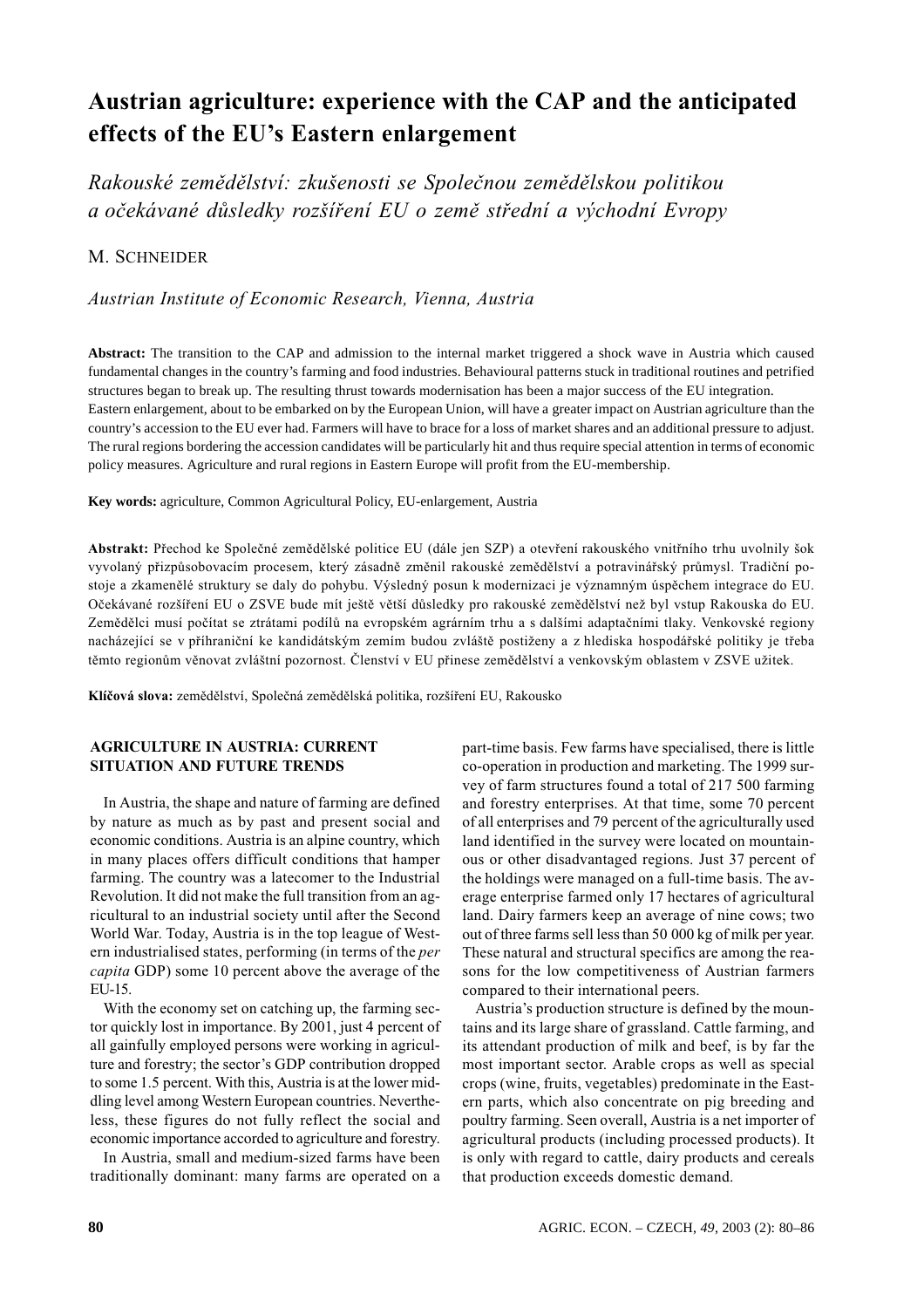Farming operations are normally in an unsatisfactory economic situation. On average, the *per capita* farm income is by about one third to one half lower than the wages and salaries of other workers. This substantial gap is the main driving force for the ongoing and sustained structural change in farming.

#### Eco-social approach to farming policy

High population density and intense tourism place a considerable burden on the sensitive ecology of Austria. Living in a mountainous country, its citizens show an above-average commitment to environmental issues. Against this background, Austria early recognised the ecological responsibility of farming and the importance of farmers as stewards of the landscape as much as their contribution to safeguarding human settlement in peripheral rural regions and maintaining their economic power. As a consequence, measures were taken to strengthen these functions - starting out with key measures such as aid to mountain farmers and regional environmental programmes.

In 1988, Josef Riegler, then Austria's minister for agriculture, presented his concept of the "eco-social agricultural policy", postulating not just economic efficiency, but also ecological orientation and social fairness as the central issues of an agricultural policy. One of its core items is the call for fair compensation for the environmental work performed by farmers (Riegler 1988). The ecosocial concept developed by Riegler was found to be an excellent strategy to secure a livelihood for Austrian farmers when it came to the integration of Austria in the European Union. At the same time, it stimulated a discussion of the multifunctional responsibilities borne by European farmers and made a major contribution to the development of the "European Agricultural Model" in the lead-up to the 1999 CAP reform (Molterer 1996, Riegler 1997, Rat Landwirtschaft 1997).

Austria is proud of its lead in ecological farming in Europe. At present, some 19 000 farms – not quite one out of ten farms – are run along organic farming principles. These operations manage some 300 000 hectares, or 12 percent, of the total arable land in Austria.

## **CONSEQUENCES OF AUSTRIA'S ACCESSION** TO THE EII IN 1995

Joining the European Union had a much stronger and much more sustained effect on many sectors of Austria than had been expected. Traditional structures and behaviours were released from their petrification, some wholesome shocks were experienced. The country became more liberal and opened up to the world.

A particularly marked change was found in its economy and economic policy. Accession to the internal market and to common policies (trade, competition, monetary, farming, regional policies, etc.) intensified competition and opened up new opportunities. This accelerated structural adjustment, causing some of the most encrusted structures to be shattered. Some sectors of the Austrian economy, among them the food industry, had to submit to a drastic course of treatment that was painful but effective. Decades of errors and omissions had to be overcome. All in all, the process strengthened productivity and competitiveness, and Austria as a business location gained in attractivity (cf. i.a., Breuss 1999, Kramer 1999). An affluent country, Austria is among the net payers in the European Union (net burden: about 0.4 percent of GDP).

#### **Experience with the CAP**

Farming and the food industry were perceived as critical areas of the EU integration. The problems derived mainly from three sources: grave differences in the agricultural regimes, the natural and structural features and disadvantages that characterise farming in Austria, as already mentioned, and inadequate preparations for the large internal market of the EU. Accession to the Union then triggered an adjustment shock which made for deepgoing changes in the food sector.

#### Implementation of the CAP and the internal market

In joining the EU, Austria had to accept the Common Agricultural Policy (together with all other common policies) and to open its markets immediately. The transition regulation desired by Austria was rejected by the EU. Implementing the CAP meant a sweeping change in Austria's agricultural regime. Its market organisations, price policy, structural policy, farm subsidies and competition situation were radically transformed from one day to the next. Seen overall, the change to the CAP strengthened competition in the agricultural and food markets; interventions and regulations were weeded out, price supports cut, farm prices massively pruned. In parallel, direct payments to farmers from public sources were substantially increased and structural policy enhanced. Ever since, efficiency and performance have been given greater emphasis in structural policy compared to the former agricultural regime in Austria. Regional policy increased in importance and has been receiving substantially more funds. The same applies to programmes to promote rural development.

Membership in the European Union required that Austria gave up much (although not all) of its independent national agricultural policy. Whereas the agricultural market policy is decided (and financed) jointly by "Brussels", when it comes to structural policy, the EU limits itself to determining a uniform framework. Its concrete terms and implementation are the responsibility of its member states, which leaves them a national leeway. What is more, in matters of import to the economic and social situation of farming and the competitiveness of the food industry, key areas remain in (mostly) national competence. Examples would be taxes, social policy, expansion and maintenance of infrastructure, farm training and consulting, research funding, etc. (Schneider 1997).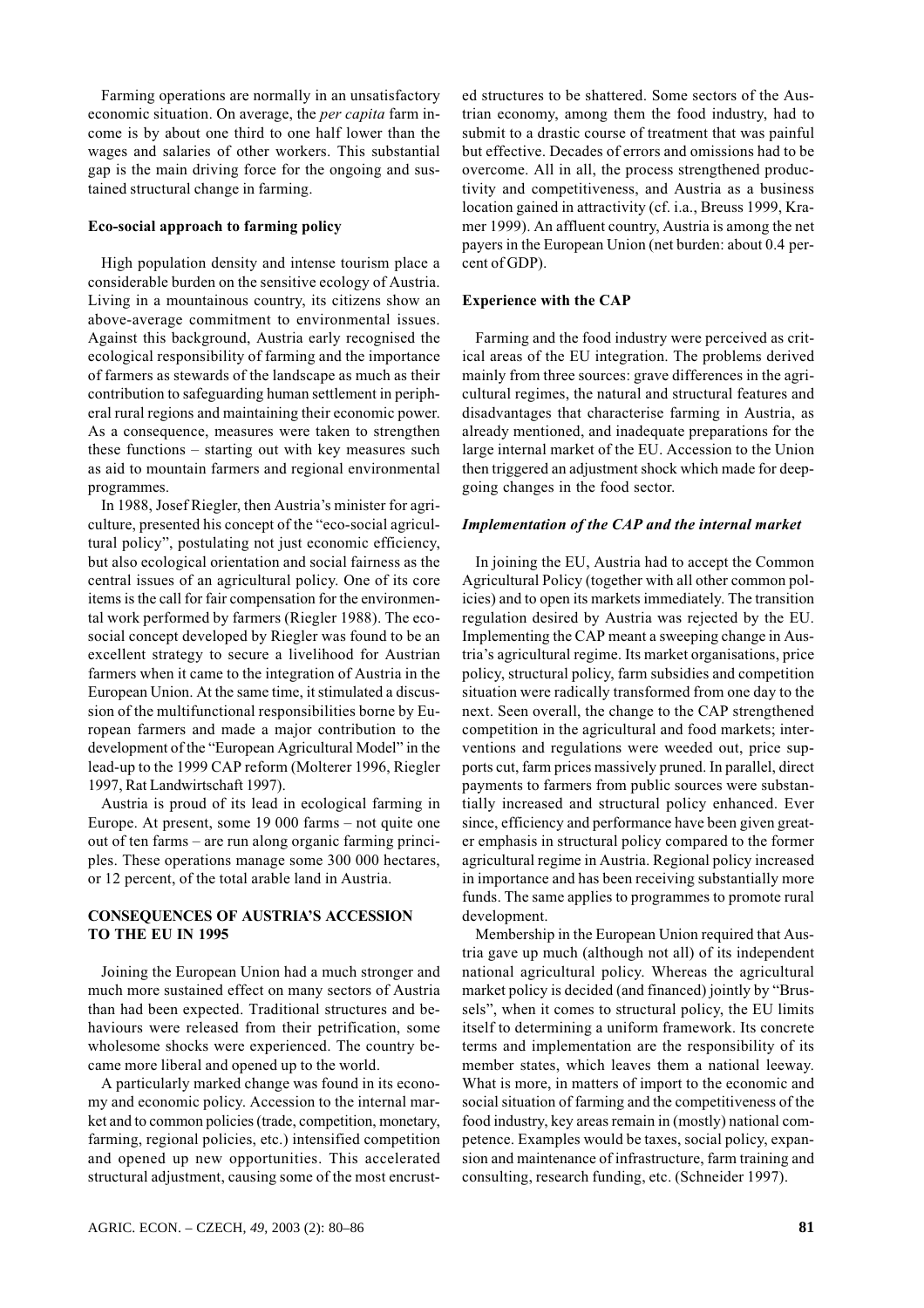#### Consequences for the agricultural and input markets

As expected, agricultural producer prices plummeted with the introduction of the CAP in Austria (by an average of 22 percent). Worst hit were the grain and dairy markets. The EU's internal market was joined without any major market problems. Subsidies granted for the devaluation of stocks and other supporting measures stabilised the markets prior to joining and provided for an essentially smooth transition.

Lower producer prices depressed the value of gross output from agriculture, as well as the gross output of the food industry. Consumers profited from the lower producer prices for agricultural produce, albeit not to the extent expected.

Total agricultural trade

A)

Accession to the internal market encouraged an exchange of agricultural produce between Austria and the enlarged European Community. Acceptance of the EU's foreign trade regime stimulated a shift in product flows. The focus of Austria's agricultural trade on the Community (and in particular on Germany and Italy), already strong in the past, was further enhanced. The EU strengthened its dominant position as a provider and recipient of agricultural products. In 1994, some 59 percent of total farming imports into Austria derived from the EU; by 2001, the figure had risen to 77 percent. At the same time, Austrian agricultural exports into the EU rose from 49 percent to 69 percent of the total agricultural exports of the country (Figure 1).



#### $B)$ Agricultural trade excluding "energy drinks"

(SITC  $0 + 1 + 21 + 22 + 29 + 4$  excluding KNO-Pos. 22029010)



Figure 1. Agricultural trade between Austria and the EU Source: Statistic Austria; 1) exluding "energy drinks"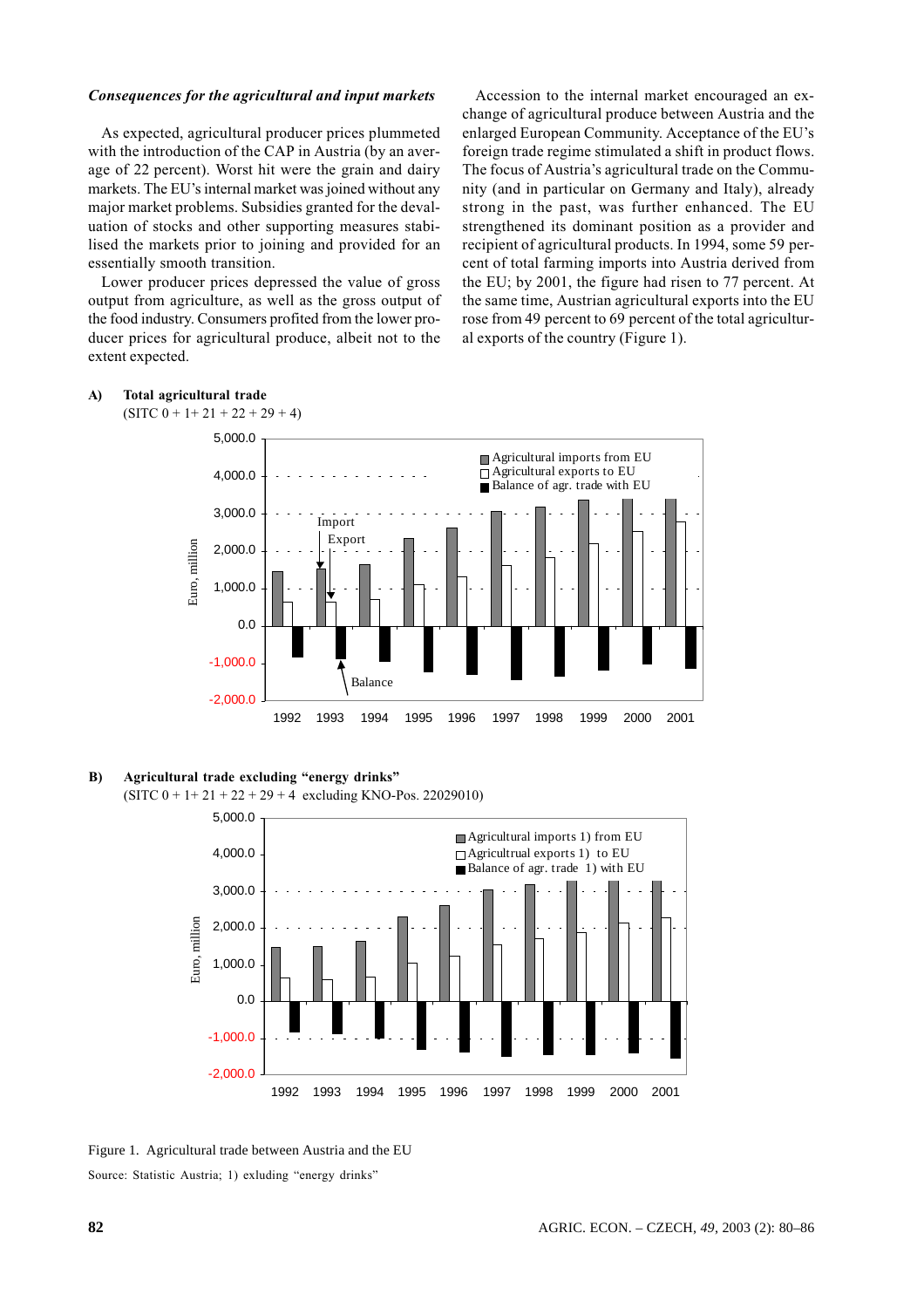Austria has traditionally imported more agricultural products from the EU than it has been able to sell there. In 1994 (prior to joining the EU), imports exceeded exports by some  $\epsilon$  940 million (ATS 13 billion). Upon its accession in 1995, the import surplus ballooned, until it began to decline again after 1997. Yet this decline after 1997 is primarily due to the breakneck pace of exports of socalled "energy drinks". These non-alcoholic drinks (e.g. "Red Bull") contain sugar and are therefore counted among agricultural products, even though the share of the agricultural raw product contributed to the price is low. When excluding "energy drinks", the import surplus in the agricultural trade with the EU continued to rise. albeit slightly, after 1997. In other words, after accession to the EU, the Austrian food industry (excluding the producers of "energy drinks") lost market shares to competitors from the EU. Small countries can be expected to encounter greater trouble in conquering a major market than vice-versa. The Austrian position was further burdened by competitive weaknesses in some sectors of the farming and food industry. With regard to farming, the inroads were particularly pronounced for poultry and eggs. In some sectors (e.g. dairy products), national quotas and reference quantities were more or less effective in protecting Austrian farmers against losing market shares.

Austria had been known as a country in which agricultural inputs were priced at high level. Here again, accession to the EU broke up traditional structures and behaviour patterns. Competition sharpened, farmers became more price-conscious. Their pressure exerted as buyers, the reduction of import barriers and new market entrants combined to generate price advantages for the farmers. Nevertheless, the process of adjusting to the on average lower price level in Western Europe has been slow and is not yet completed.

#### Consequences for agricultural income

Since its reform in 1992, agricultural policy in the EU is increasingly putting its money on direct payments (premiums based on acreage cultivated and animals raised) to compensate for price cuts. In addition, greater emphasis is given to environmental programmes and measures to develop rural regions. This concept was taken up and developed by the reforms agreed by the European Council in Berlin in spring 1999. The discussion in the run-up to the mid-term review pending in  $2002-2003$  points at further efforts to strengthen the programmes for developing rural regions (2<sup>nd</sup> pillar of the CAP). The Austrian farmers are profiting from all this.

In 1995, the first year in which Austria was a member of the EU, some  $\epsilon$  1.80 billion (ATS 24.8 billion) were distributed in aid to Austrian farming operations, which was about 2.5 times the amount paid before. The direct payments fixed in the Common Market Organisations (acreage and animal premiums), payment for farms in disadvantaged areas were raised, and the premiums paid within the scope of the new environmental programme

were increased at a hefty rate. Some  $\epsilon$  530 million (ATS 7.3 billion) were spent on "degressive compensation payments" in 1995, i.e., payments intended to cushion farmers against the price cuts attendant to the change of regime and paid out degressively over a period of four years.

The massively increased aid to farming operations, including the transition aid scheme, more than compensated for the loss in gross output due to price cuts in the first year of the EU membership (1995). Accordingly, farmers found their income situation developing satisfactorily. Yet over the next four years (1996 to 1999), the scheduled reductions and end of the "degressive compensation payments" made for severe depredations on farming income (net value added by the agricultural sector down by 22 percent overall, and by a nominal 11 percent on a per-worker basis). The gap to other population groups widened. It was only in 2000–2001 that the gradual implementation of the CAP reform of 1999, accompanied by a massive increase in support for disadvantaged areas (compensation allowance) and the environmental programmes, initiated a recovery of farming incomes.

#### **Structural change**

In implementing the CAP and joining the EU's internal market, it became obvious that Austrian agriculture was faced with a pressing backlog of structural adjustment. The same applied to parts of the food industry and industries providing inputs to the agricultural sector. Greater competition in the internal market broke up structures that had lain petrified over decades. The new dynamism and the modernisation thrust triggered by it certainly are a major and sustained success of Austria's integration in the European Union.

EU membership and the prior discussion of pros and cons made for even greater than normal polarisation among farming families in their expectations and strategies for the future. Some put their bets on rapid growth. By expanding and investing, they endeavoured to catch up with their competitors in the EU and thus to secure their farming future under the terms of the internal market. Others appear to have resigned, opting to extensify their operations and working full- or part-time outside agriculture. As a consequence, outflow of labour from agriculture rapidly accelerated in the years prior to accession to some 5.5 to 6 percent p.a., but began to stabilise again in 1996. At the same time, more operations are terminated than before. Austrian farmers thus responded to the new situation even before Austria joined the EU.

Particularly remarkable (and actually quite typical of a food industry sector that once was protected) is the trend in the dairy sector: after decades of systemic rigidity, liberalisation triggered by Austria's accession to the EU brought about a highly unaccustomed dynamism. Between 1994 and 2001, the number of enterprises was cut by 25 percent, and companies, extremely overstaffed before, reduced their employee level by full 50 percent (Schneider 2002).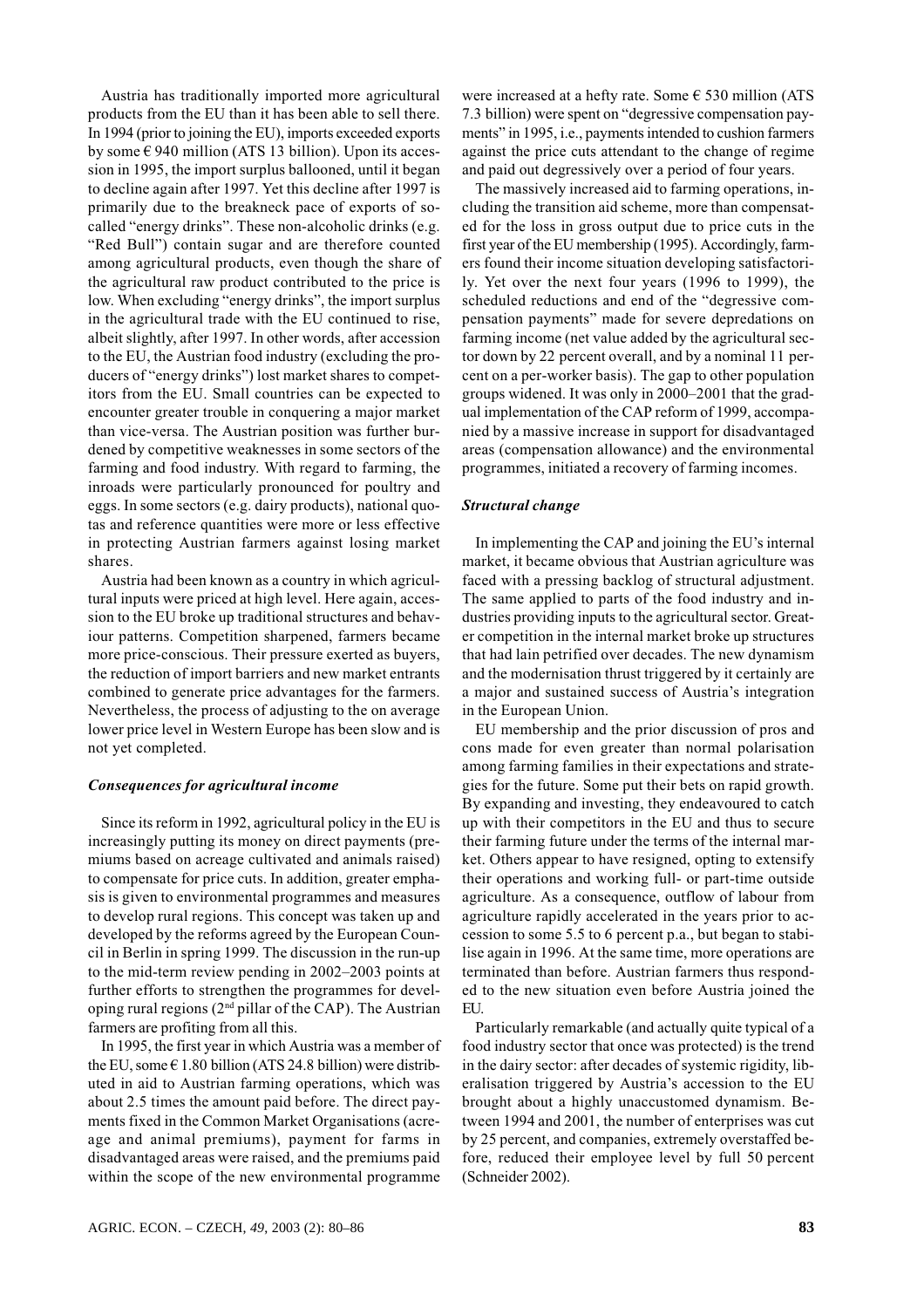# **AUSTRIA'S FARMERS AND THE EU's EASTERN ENLARGEMENT**

#### Enlargement as a unique opportunity

Enlarging the European Union by up to ten ex-communist states in Central and Eastern Europe (as well as Cyprus and Malta) opens up a historic opportunity and is at the same time a necessary step for all of Europe. It is primarily an eminently political undertaking, not directed by economic considerations. Its aim and purpose is to overcome the division of Europe and thus to safeguard neace, democratic structures, and the social and economic stability of Europe.

Obviously, enlargement will have economic consequences as well, which need to be thought through and considered in the accession process so that enlargement will be successful. According to the available analyses, the reform countries in Central and Eastern Europe will gain massively from enlargement (in terms of real GDP). For most of the current EU countries (including Austria), the overall economic impact is expected to be positive, but on a modest scale only (cf. *i.a.*, Breuss 2001).

Austrians still view Eastern enlargement with scepticism. Their greatest worries are protecting jobs, the fate of the farmers, the safety and quality of the food and the growing transit traffic.

#### New challenges for the farmers

The candidates in Central and Eastern Europe still have a wobbly economy and are much more rooted in farming than Western Europe. Both labour and fertile land are plenty and cheap. The result is a large farming potential which cannot be fully exploited at present. Accession by all ten CEE candidates will increase the population of the enlarged European Union and thus the number of consumers by some 105 million or 28 percent. The agricultural labour force (as of the status of 2000) will be more than doubled  $(+140$  percent), and the natural agricultural potential will be increased by almost half. At the same time, the economic performance of the Union (in terms of GDP) and thus its basis for financing common policies, including the Common Agricultural Policy, will rise by only just 4.5 percent. Among the five states most progressed on their course of reform (CEE-5), and among the eight candidates who are now considered to have the best prospects to accede (CEE-8), relations between agricultural potential, domestic market and economic performance are similar. Yet the situation differs when looked at from state to state (Figure 2).

The high agricultural potential as compared to population numbers, and low economic performance of the candidates are what makes Western European farmers fear that they will be exposed to additional pressure when the Union is enlarged.

Accepting the CAP will bring advantages to the CEECs agriculture. It might stimulate their production and burden the markets of the enlarged Union. Together with the additional demands made on the EU budget under the title of enlargement, this has fuelled a discussion for a new reform of the CAP even prior to enlargement.

The geographical proximity with the CEE countries and the competitive weakness under which Austrian farmers are labouring lead us to expect that they will be particularly affected by enlargement and its impact on the agricultural markets. In-depth analyses developed by the WIFO support these expectations (Schneider 2002).

#### Situation varies depending on production sectors

According to the WIFO analyses, the situation and prospects vary between production sectors. With regard to cereals. Austrian farmers will have to expect additional pressure on supply and prices. Fruit growers and vintners should reap more benefits than disadvantages, whereas the disadvantages will be greater for vegetable growers and market gardens. The same applies to livestock and meat markets and dairy products. With regard to pigs, cattle and dairy products, the CEECs have a high potential and low costs. Once they have overcome the shock of adjusting to privatisation and re-structuring, they will turn into serious competitors to suppliers in Western Europe. Forestry and the timber industry have been traditionally playing on open markets and will thus be little affected by enlargement.

In most of the sectors studied, Austrian farmers will be faced with greater problems than can be compensated by the envisaged advantages of enlargement. This applies in particular to the medium and long-term prospects. The Austrian food industry, on the other hand, can expect to reap further benefits from Eastern enlargement.

#### Structural change in agriculture could be stimulated

Market share losses and price pressure reduce farm incomes. This accelerates outflow of labour from agriculture and stimulates a change in agricultural structures. Any more detailed attempt at quantifying this trends would be too risky for the time being, i.a., because many issues are still open. In the short- to medium term, Eastern enlargement should have a less dramatic impact on Austrian farmers than their country's accession to the EU had in 1995; in the long-term, however, it will put an even more sustained stamp on the development of Austrian agriculture than did the membership among the EU-15.

#### EU border regions call for particular attention

The additional need for adjustment in the agricultural sector expected to arise from enlargement will be felt particularly strongly in those regions in Austria which are still very much rural. These are primarily the border regions adjacent to the CEE candidates: Mühlviertel in Upper Austria, Waldviertel and Weinviertel in Lower Austria, Burgenland, South-eastern Styria and Southern Carinthia.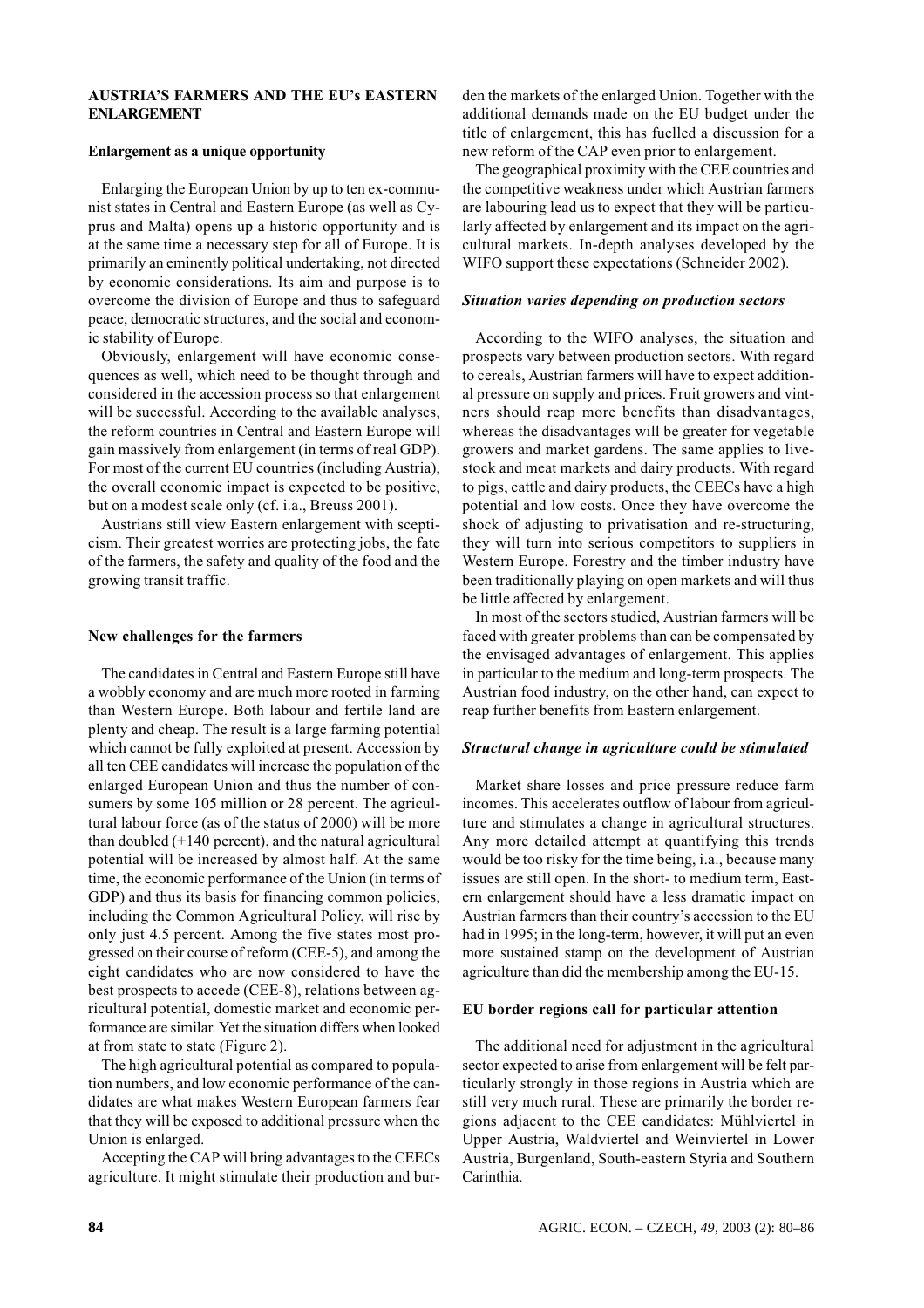# a) CEEC-10<sup>1</sup> compared to EU-15

|                                                   | EU-15   | $CEEC-10$ |
|---------------------------------------------------|---------|-----------|
| Population (million)                              | 376.5   | 104.6     |
| GDP $(\epsilon \text{ billion})$                  | 8,526.0 | 394.3     |
| Labour force in farming<br>and forestry (million) | 6.8     | 9.5       |
| Agricultural area<br>(million hectares)           | 137.3   | 60.3      |
| Arable land<br>(million hectares)                 | 75.9    | 43.2      |



# b) CEEC-8<sup>2)</sup> compared to EU-15

|                                                   | EU-15   | CEEC-8 |
|---------------------------------------------------|---------|--------|
| Population (million)                              | 376.5   | 73.9   |
| GDP $(\epsilon \text{ billion})$                  | 8,526.0 | 341.3  |
| Labour force in farming<br>and forestry (million) | 6.8     | 4.0    |
| Agricultural area<br>(million hectares)           | 137.3   | 39.3   |
| Arable land<br>(million hectares)                 | 75.9    | 29.5   |



# c) CEEC-5<sup>3</sup> compared to EU-15

|                                             | EU-15   | CEEC-5 |
|---------------------------------------------|---------|--------|
| Population (million)                        | 376.5   | 66.4   |
| GDP $(\epsilon$ billion)                    | 8,526.0 | 315.9  |
| Labour force in farming                     |         |        |
| and forestry (million)<br>Agricultural area | 6.8     | 3.5    |
| (million hectares)<br>Arable land           | 137.3   | 31.8   |
| (million hectares)                          | 75.9    | 23.6   |

#### CEEC-5 in % of EU-15

|                      |                     | 17.6%          | $\mathbf{I}$ | ×,      |                      |                |    |              |                                  |          |     |                     |            |
|----------------------|---------------------|----------------|--------------|---------|----------------------|----------------|----|--------------|----------------------------------|----------|-----|---------------------|------------|
|                      |                     |                |              |         |                      |                |    |              |                                  |          |     |                     |            |
| 3.7%                 | ٠                   |                |              | ×       | I.                   | $\blacksquare$ |    | ٠            | $\blacksquare$                   |          | r   | I.                  |            |
|                      | $\mathbf{I}$        | ٠              |              |         | $\blacksquare$       |                |    | ٠            |                                  |          |     | ٠                   |            |
| ×.<br>$\blacksquare$ | ×<br>$\blacksquare$ | $\blacksquare$ |              | ×.<br>٠ | I.<br>$\blacksquare$ | п              |    | ×<br>٠       | <b>I</b><br>$\mathbf{r}$         |          |     | ×                   |            |
|                      | ×                   |                |              |         |                      |                |    |              |                                  |          |     |                     |            |
|                      | $\mathbf{I}$        | $\blacksquare$ | ٠            | ٠       |                      |                |    |              |                                  |          |     |                     |            |
|                      |                     |                |              |         | 52.4%                |                |    | ×            |                                  |          |     |                     |            |
| $\mathbf{I}$         | $\mathbf{I}$        |                |              |         |                      |                |    | ٠<br>×       | $\blacksquare$<br>$\blacksquare$ |          |     | $\blacksquare$<br>п |            |
|                      |                     | 23.2%          |              | ٠       | $\blacksquare$       | ٠              |    | $\mathbf{I}$ | $\,$                             | ٠        | ٠   | $\blacksquare$      |            |
|                      |                     |                |              |         |                      |                |    |              |                                  |          |     |                     |            |
|                      |                     | $\blacksquare$ |              |         |                      |                |    |              |                                  |          |     |                     |            |
|                      |                     |                | 31.1%        |         |                      |                |    |              |                                  |          |     |                     |            |
|                      |                     |                |              | ×       | $\mathbf{I}$         | $\mathbf{I}$   |    | $\mathbf{I}$ | $\mathbf{I}$                     | ٠        | ٠   | $\mathbf{I}$        | ×.         |
| 10                   | 20                  | 30             | 40           | 50      | 60                   | 70             | 80 | 90           | 100                              | $\theta$ | 120 | 130                 | 150<br>140 |

Figure 2. Agricultural sector in Central and Easter Europe compared to the EU-15

Source: Europäische Kommission, Regelmäßige Berichte der Kommission über die Fortschritte der Kandidatenländer auf dem Weg zum Beitritt, Brüssel, 13. November 2001 Europäische Kommission, GD Landwirtschaft, EU and Enlargement, Factsheet, September 2001; EUROSTAT, Pressemitteilung Nr. 129/2001, 13. Dezember 2001

FAO, Database im Internet; Angaben für Bevölkerung, BIP und Arbeitskräfte für 2000; Nutzfläche und Ackerland: 1999

Explanation: 1) PL, CZ, SK, H, SI, BG, RO, EE, LV, LT; 2) CEEC-10 excluding BG, RO; 3) PL, CZ, SK, H, SI